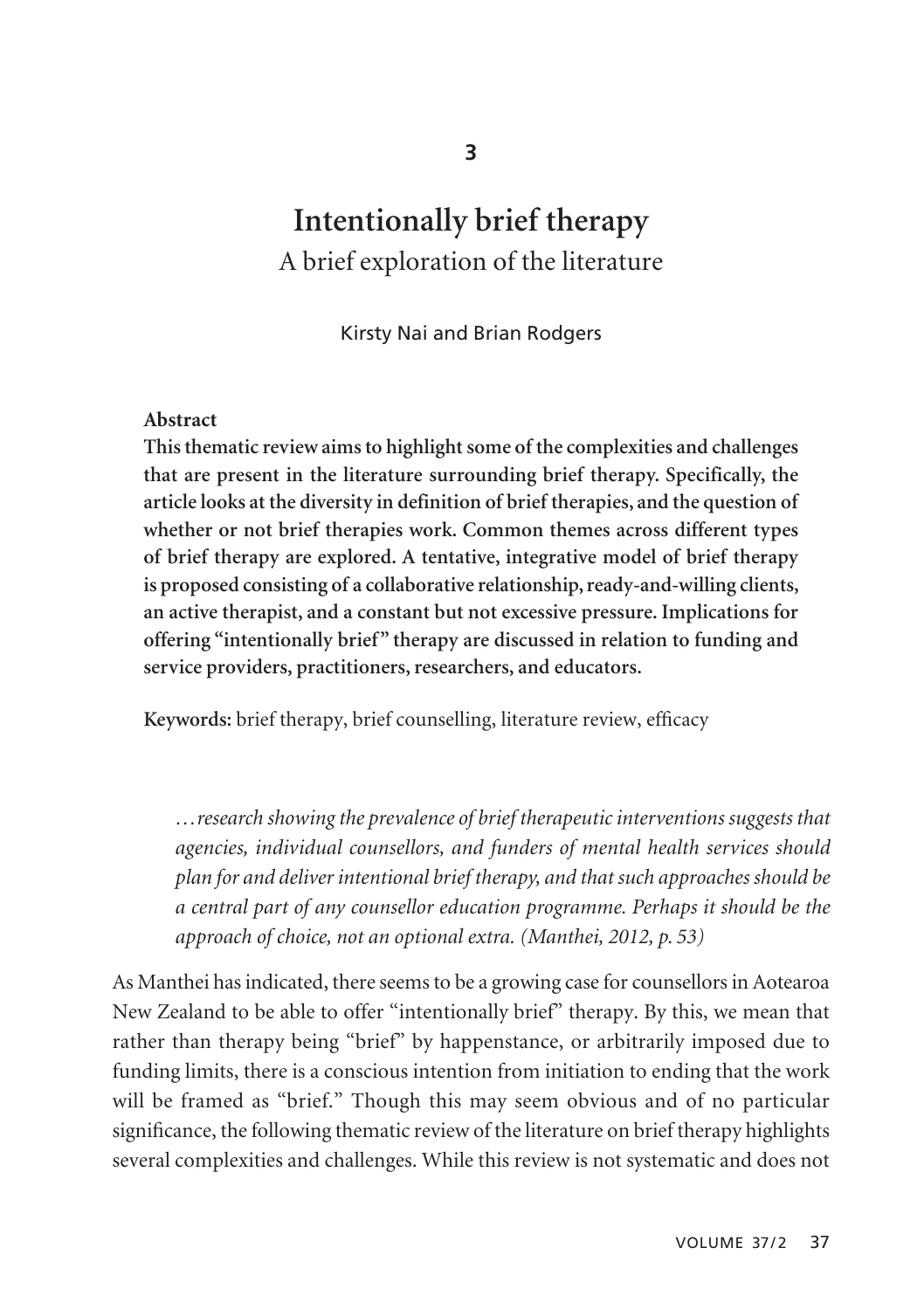claim to cover all relevant perspectives on brief therapy, it poses some significant questions for service providers, practitioners and researchers. Note that throughout this article the terms *therapy*, *counselling*, and *psychotherapy*, as well as *therapist*, *counsellor*, and *psychotherapist* will be used interchangeably. It is acknowledged that there are numerous and significant differences between these; however, as this article will argue, there would seem to be important commonalities in the endeavour to offer "intentionally brief" therapy irrespective of specific professions.

### **Method**

The review broadly followed the method outlined by McLeod (2015) as a "practicefriendly review" (p. 130). This type of review is differentiated from a systematic review in that its focus is not to arrive at any objective or definitive finding, but rather to explore the implications for practice of the published literature around a specific topic. Hence the intent of the review was not to provide an exhaustive coverage of the brief therapy literature, but rather to identify key concepts and points of interest that seemed to have relevance to the first author's counselling practice. Specifically, the review aimed to address the question: "What are the key elements and effective components of 'intentionally brief' therapy?" The review is termed a "thematic review" as the results are organised around key themes that emerged from the literature.

#### *Search process*

An initial search was conducted using an amalgamated university search engine of databases including Web of Science, Scopus, OVID, EBSCO, JSTOR, ProQuest, PsycInfo, and PEP. Search terms included "brief," "short term," and "time limited" in combination with "counselling," "counseling," "psychotherapy," and "therapy." From key articles, a "search back" was performed by looking through the reference list for any further relevant literature. Additionally, a "search forward" was conducted by searching the databases for any literature referencing the key article.

The search was specifically directed towards articles that discussed the efficacy of brief therapy, as this was the primary practice interest of the first author. Here it became obvious that most such discussions were based around different modalities of practice. Hence the decision was taken to seek literature that covered what we saw as representing the four core modalities, or schools of thought, around brief therapy practice: brief dynamic therapies, solution-focused brief therapy, brief cognitive behavioural therapy, and brief person-centred counselling.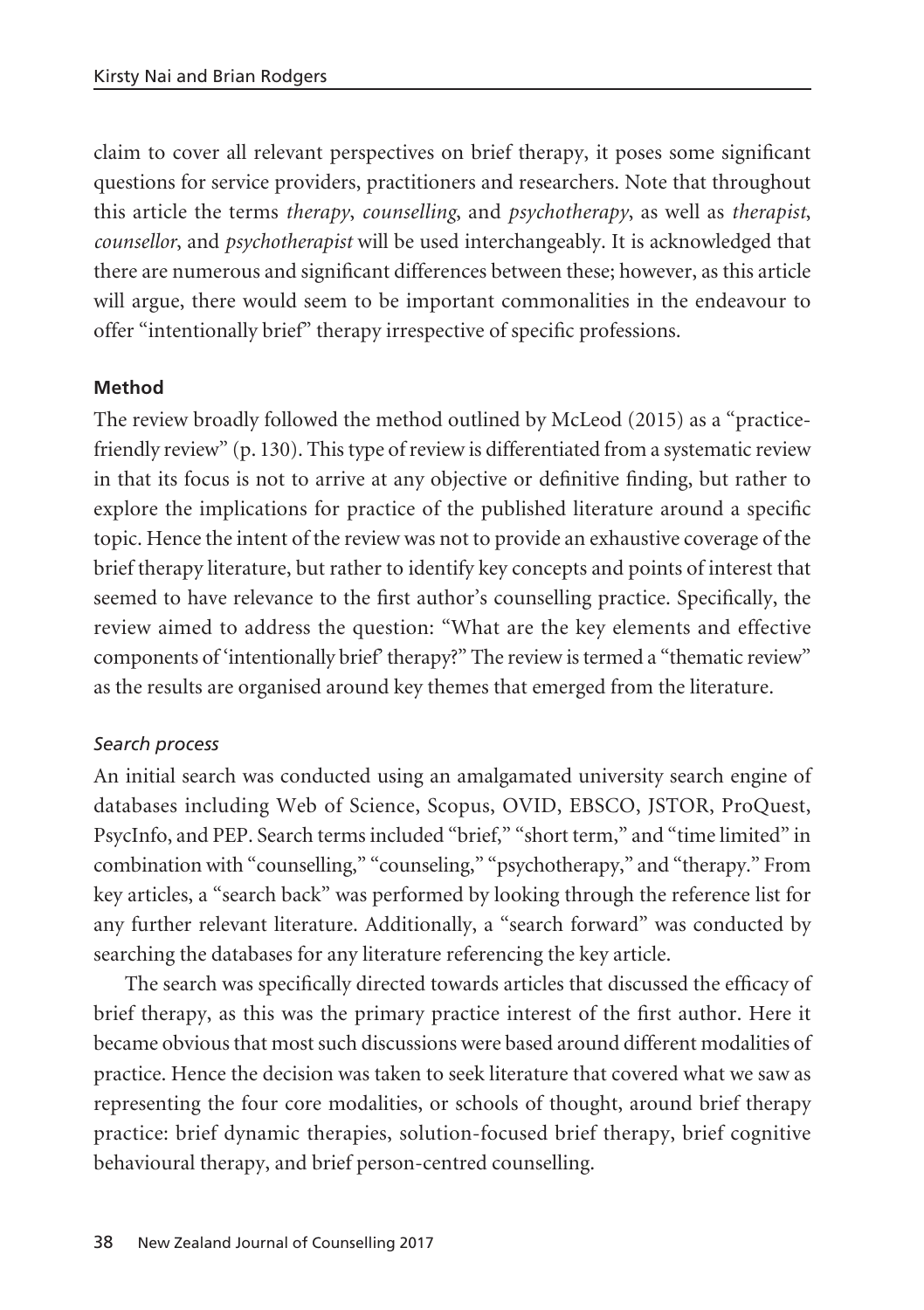In line with the practice-friendly approach, the decision was also taken to include only literature referring to face-to-face therapy and therefore exclude e-therapy, online therapies, phone counselling, etc. This was seen to be in line with current NZAC guidance for provisional membership (NZAC, 2017), and was also consistent with the first author's practice setting. Further, though there was no specific intention to focus on an Aotearoa New Zealand context, where local publications were found, these were seen to be of particular interest.

## *Thematic process*

The process of identifying and organising key themes in the literature broadly followed Braun and Clarke's (2006) model. In this approach, themes are seen to represent "some level of *patterned* response or meaning within the data set" (p. 82). Further, how "key" a theme is to a study is not seen to depend on its numerical prevalence, "but rather on whether it captures something important in relation to the overall research question" (p. 82). This was seen as a good fit with McLeod's (2015) practice-friendly approach by allowing the researcher to discern what had most meaning for their practice.

Braun and Clarke (2006, p. 87) identified six phases of thematic analysis:

- 1. Familiarizing yourself with your data: Reading and re-reading the data, noting down initial ideas.
- 2. Generating initial codes: Coding interesting features of the data in a systematic fashion across the entire dataset, collating data relevant to each code.
- 3. Searching for themes: Collating codes into potential themes, gathering all data relevant to each potential theme.
- 4. Reviewing themes: Checking whether the themes work in relation to the coded extracts (Level 1) and the entire data set (Level 2), generating a thematic "map" of the analysis.
- 5. Defining and naming themes: Ongoing analysis to refine the specifics of each theme, and the overall story the analysis tells, generating clear definitions and names for each theme.
- 6. Producing the report: The final opportunity for analysis. Selection of vivid, compelling extract examples, final analysis of selected extracts, relating the analysis back to the research question and literature, producing a scholarly report of the analysis.

From this process, the following themes emerged as being of significance to exploring the idea of offering "intentionally brief" therapy in practice.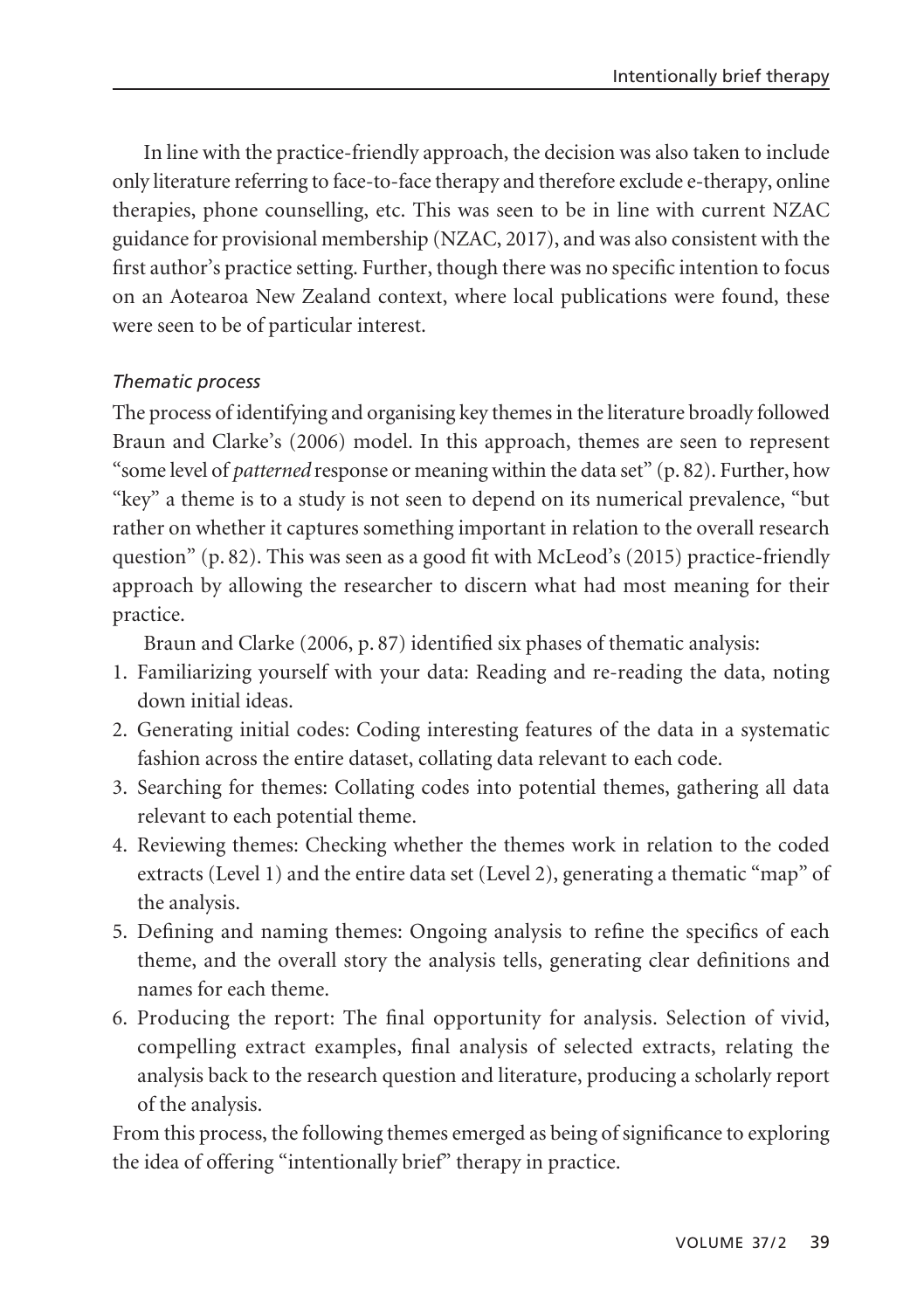#### **What is brief therapy?**

One complexity in the use of the term "brief therapy" constitutes the lack of agreement about what this actually means. Manthei (2016) has articulated that brief therapy is a conceptually planned undertaking distinct from "short term" therapy, that is, it is not simply defined by a duration of time. This is aligned with Steenbarger's (1992) assertion that "not all therapy of limited duration is 'brief therapy'" (p. 404). Early client termination, administrative restrictions, as well as unplanned therapist-initiated endings can all lead to short durations of "therapy without any intentionality for the 'work' to be completed in a time-limited fashion."

Even when there is an intentional framing of the therapy as brief, there is significant variance in the literature around what exactly this means. Steenbarger (1994) found a "surprising diversity" of treatment duration—some therapists offering up to eight sessions, others up to twenty sessions and yet others more than twenty. Significantly, within Aotearoa New Zealand there is evidence that "brief" therapy may be even briefer than international contexts. Manthei (2012, 2016) reported an average of around 4.7 sessions in agency settings, and as low as 3.1 sessions in the case of the private practice portrait presented in the current issue (Manthei, 2017).

This situation is confounded further by the variance over which cases are included in reported studies. Some studies include single-session treatments while others exclude cases with three or fewer sessions as "early terminators." Some include treatments offering flexible parameters while others require strict time-limited boundaries. A further complexity here is that the number of counselling sessions is not necessarily consistent with the time period taken. For example, are six sessions spread out over a six-month time period still to be considered "brief"? Conversely, are 24 sessions completed within six weeks of intensive therapy "brief" or "long term"? Unfortunately, these types of distinctions are seldom made in the literature.

Another way of framing brief therapy is by defining the scope of work to be done, or the intended outcome. Rather than undertaking the task of "counselling to the point of cure" (Manthei, 2016, p. 66), intentional brief therapy can be seen as focusing on collaboratively helping clients to address a discrete portion of a larger piece of work, or of getting them started on a longer journey. Quick and Gizzo (2007) remind us that "clients do not have to wait for problems to be fully resolved to create profound change" (p. 81). This is consistent with research that has found that counselling is not necessarily a one-off endeavour, but rather, people may seek counselling on many different occasions throughout their lifetime when the need arises (Manthei, 2016). Eckert (1993)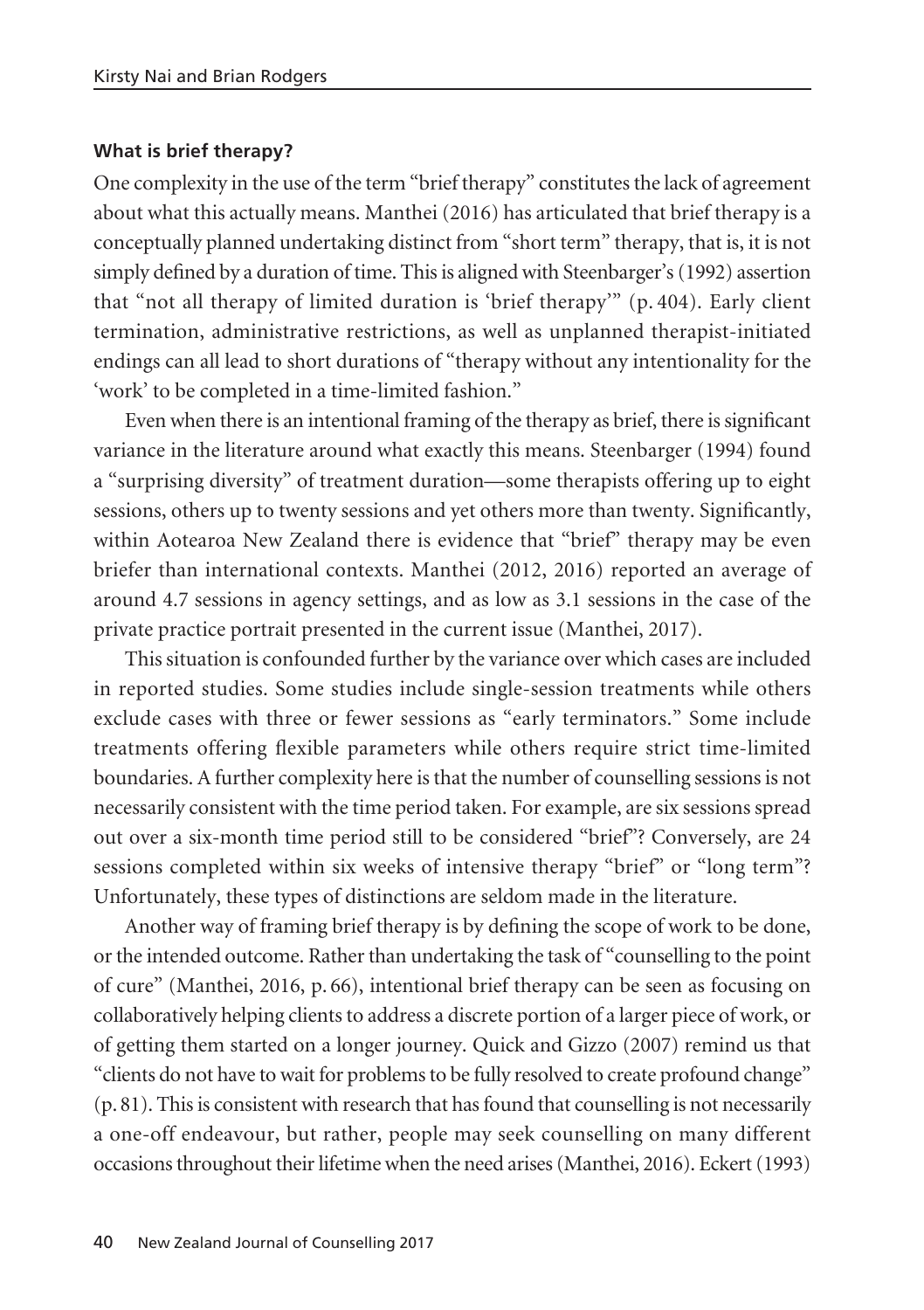has conceptualised this intermittency as a developmental process such that clients may seek therapy at different stages in their lifetime as new issues arise for them in their life cycle. Similarly, McKenna and Todd (1997) have identified a number of distinct patterns of engagement with counselling, such as initial exposure to the possibility of help, "shopping around" to find the right counsellor, formation of a viable working relationship, along with seeking "booster sessions" to consolidate and reinforce previous episodes. This conceptualisation is similar to the stages of the change model of pre-contemplation, contemplation, preparation, action, and maintenance (Norcross, Krebs, & Prochaska, 2011; Prochaska, Norcross, & DiClemente, 2013). From this perspective, brief therapy can be framed as the intentional engagement with a defined "episode" or "stage" of a client's longitudinal therapeutic journey.

From the above discussion, it will be clear that there are no precise parameters in the literature about what constitutes "brief therapy." This is an important dilemma to keep in mind throughout the rest of the review. Rather than getting bogged down in attempting to explicitly resolve this, we have intentionally taken a broad perspective on this in order to include a diversity of conceptual and theoretical understandings of brief therapy.

## *Does brief therapy work?*

Bloom (1992) asserted that "planned short-term psychotherapy is indistinguishable from time-unlimited psychotherapy in its effects" (p. 162). Similarly, Steenbarger (1992) found that "clients, observers, and standardized measures rate time-limited therapy as being as effective as time-unlimited treatment" (p. 414). Specifically, Steenbarger (1992) referred to research conducted in community clinics, college counselling centres, and private practice that demonstrated enduring change through brief therapy, including studies incorporating long-term follow-up.

Within these assertions can be found the complexity of the above discussion over what exactly it is that is being found equivalent. While Bloom (1992) refers to "planned short-term" therapy, Steenbarger (1992) instead refers to "time-limited" therapy. Are these the same or different? There has also been some debate on the full extent of this "equivalence" claim, with some authors such as Gelso (1992) arguing that there has been insufficient empirical evidence to justify these claims. We would agree that more research is necessary; however, the evidence is mounting.

For example, a systematic review of 63 controlled trials of brief psychological treatments for depression conducted for the NHS in the UK (Churchill et al., 2001) found that "patients receiving any variant of [brief] psychotherapy were significantly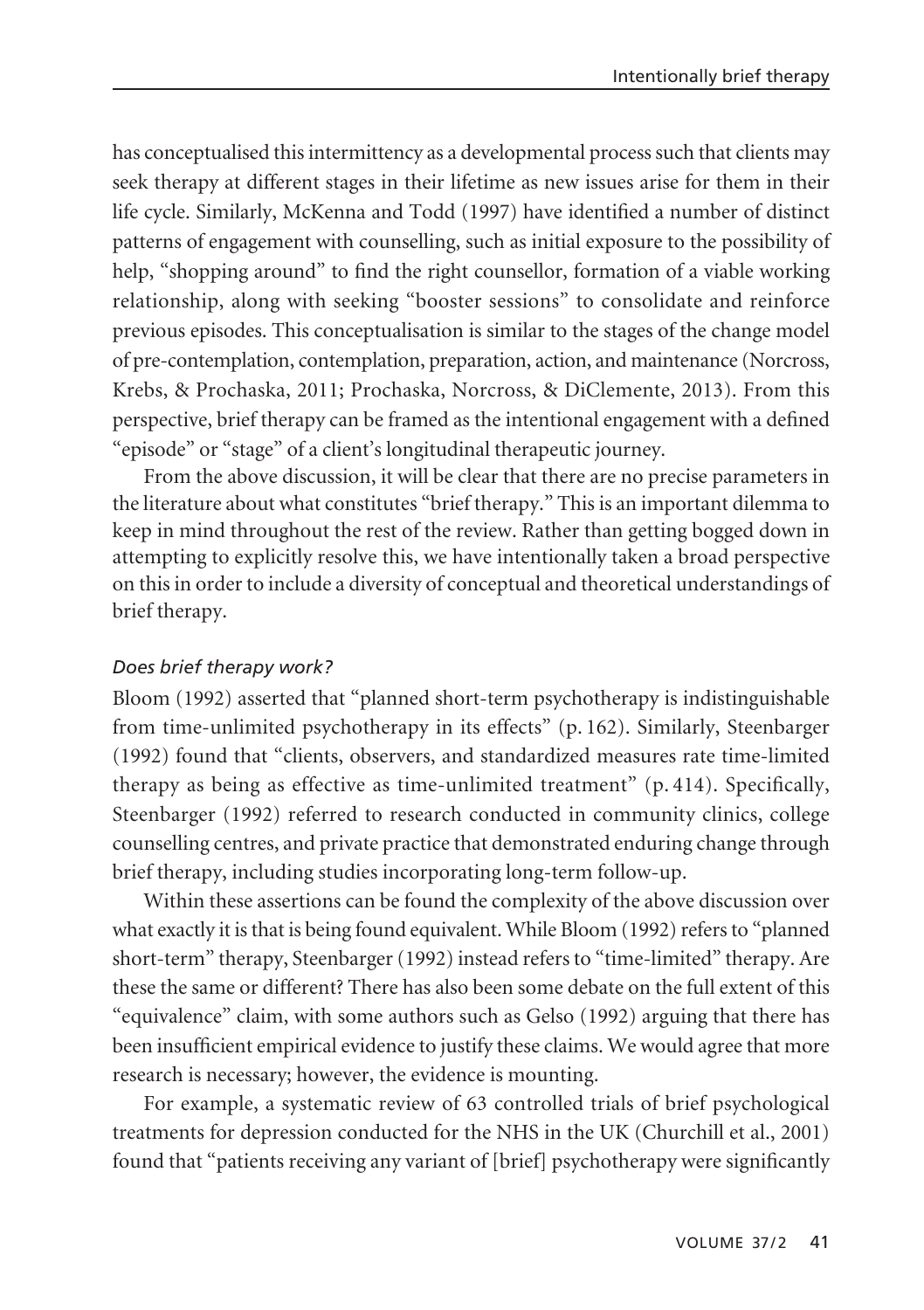more likely to improve to a degree where they were no longer considered clinically depressed…than those receiving treatment as usual" (p. iii). In this study, brief treatments included those within a "time-limited framework" of up to 20 sessions, with treatment as usual being defined as "usual care/management, waiting list and no treatment" (p. 7). While this study does not compare brief therapy to longer term work, it is compelling evidence for the overall efficacy of psychological treatments undertaken in a time-limited framework, at least for depression.

Likewise, Leichsenring, Rabung, and Leibing's (2004) meta-analysis of 17 studies of short-term psychodynamic psychotherapy (STPP) found that therapy yielded large effect sizes that "significantly exceeded those of waiting-list controls and treatments as usual," and that "no differences were found between STPP and other forms of psychotherapy" (p. 1208). Similarly, Gingerich and Peterson (2012) completed a systematic qualitative review of 43 controlled outcome studies of solution-focused brief therapy. Their findings indicated that nearly three-quarters of the studies reviewed (74%) reported significant positive outcomes, while 23% indicated positive trends, with one study reporting no observable benefit, leading them to conclude that "overall, evidence from the 43 studies suggests that SFBT consistently produces benefits to clients across fields of practice" (p. 279). From their analysis of comparative studies utilising alternative treatments such as medication, they further concluded that "not only does SFBT consistently produce positive outcomes, but those outcomes appear to be at least as good as those from a variety of alternative treatments, and better in some instances" (p. 279).

Overall, these systematic reviews would tend to support the assertion that brief therapy works. The studies also tend to support claims of greater cost-effectiveness with equivalence in outcome to longer term therapy or alternative pharmacological treatments (Churchill et al., 2001; Gingerich & Peterson, 2012). Interestingly, these systematic reviews also confirm the divergence in definition of "brief" as discussed above. Churchill et al. (2001) stated that "20 sessions in all models of psychotherapy constitutes a time-limited therapeutic framework" (p. 2), while Leichsenring et al. (2004) defined "short-term" therapy as encompassing from 7 to 40 sessions (mean of 20.97), and Gingerich and Peterson (2012) indicated the typical duration of SFBT was less than 10 sessions.

## *What works about brief therapy?*

Several authors have attempted to articulate specific aspects that influence the efficacy of brief therapy. For example, Eckert (1993) conceptualised a model which includes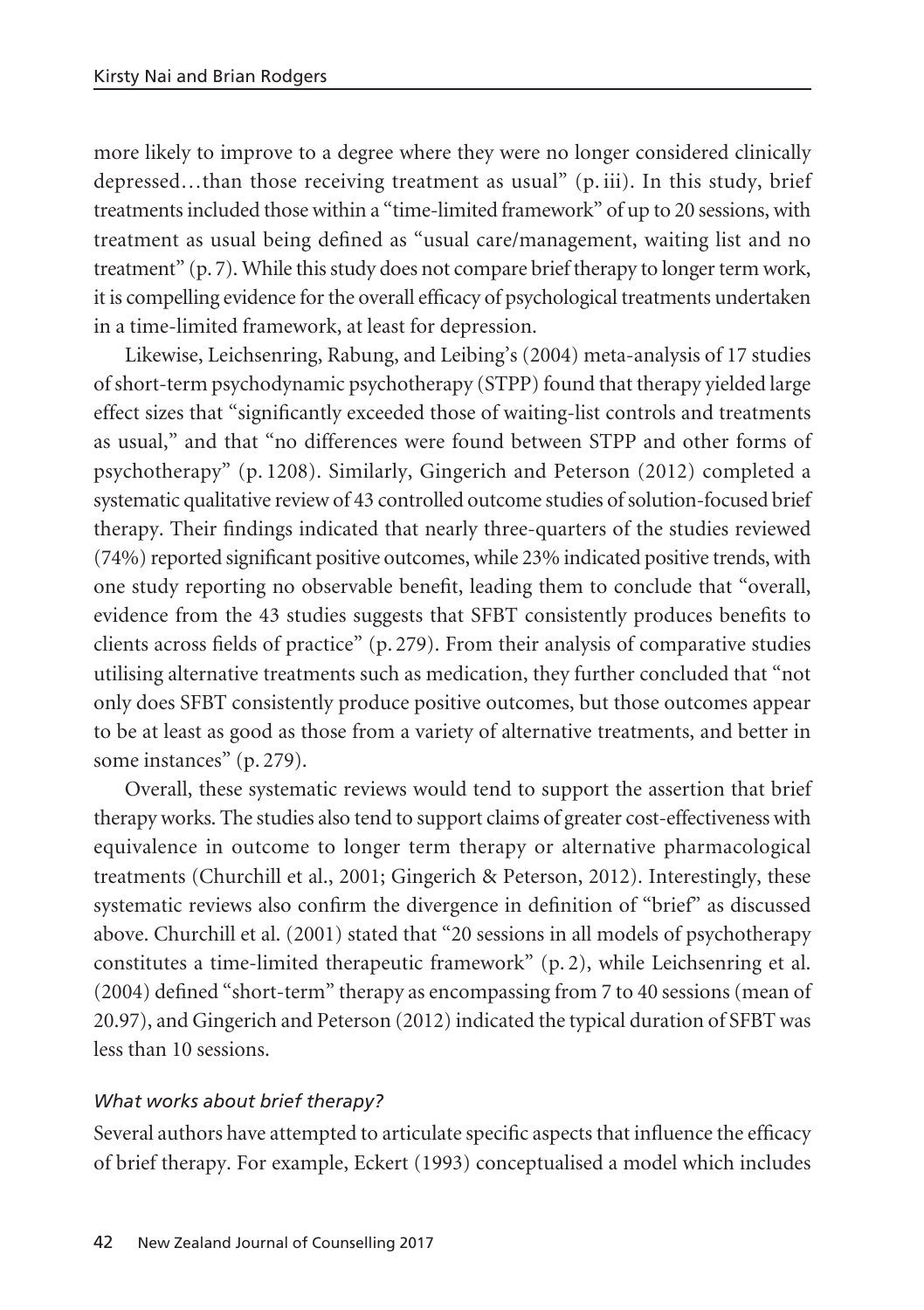*catalysts for change*: "just as a chemical catalyst speeds the course of a chemical reaction, a therapeutic catalyst would hasten the rate of therapeutic progress. Consequently, effectively applying such catalysts to any therapeutic endeavour would produce more rapid results" (p. 242). The key factors within this model include "rapid early assessment, maintenance of a focus, selection of a limited goal, flexibility of treatment selection, high therapist activity, therapeutic alliance, promptness of intervention, and limitation of time" (Eckert, 1993, p. 242).

From a different perspective, Steenbarger (1994) identified client, therapist, and contextual mediators which are required for brief counselling to be effective. These are defined as the client's interpersonal functioning, capacity to form attachments, openness to therapeutic interventions, involvement, and client expectations, along with therapist influence and capacity for relatedness, client-therapist match, and posttherapeutic events. Here, Steenbarger (1994) proposed a continuum for determining the likely efficacy of brief therapy, with "clients who are highly aware of focal problem patterns and form a ready, involving alliance" (p. 116) at one end, while at the other end were "clients with broad, diffuse, and poorly understood patterns and who need considerable time to form a trusting alliance" (p. 116).

As well as these attempts to articulate the effective components of brief therapy in general, there have been several attempts to articulate the distinguishing features and effective components of different modalities of brief therapy. Following is an overview of these in relation to brief dynamic therapies, solution-focused brief therapy, brief cognitive behaviour therapy, and brief person-centred therapy.

#### *Brief dynamic therapies*

Steenbarger (1992) described brief interpersonal dynamic therapy as "a process of 'experiential learning' in which 'corrective emotional experiences', rather than verbal interpretations, are the crucial elements of change" (pp. 405–406). He explained that by using this approach, therapy becomes a place where maladaptive client patterns of relating to others are enacted and responded to in more helpful ways, such as with interpretation and challenge. Brief dynamic therapists actively use the counselling relationship as a change vehicle, through "non-judgmental exploration, the encouragement of affect, and direct behavior change techniques" (p. 406). Similarly, anxiety-provoking brief dynamic therapies (Steenbarger, 1992) put the emphasis on anxiety as the genesis of change. In this approach, the therapist is more active in "'exerting a constant but not excessive pressure' to catalyse client movement"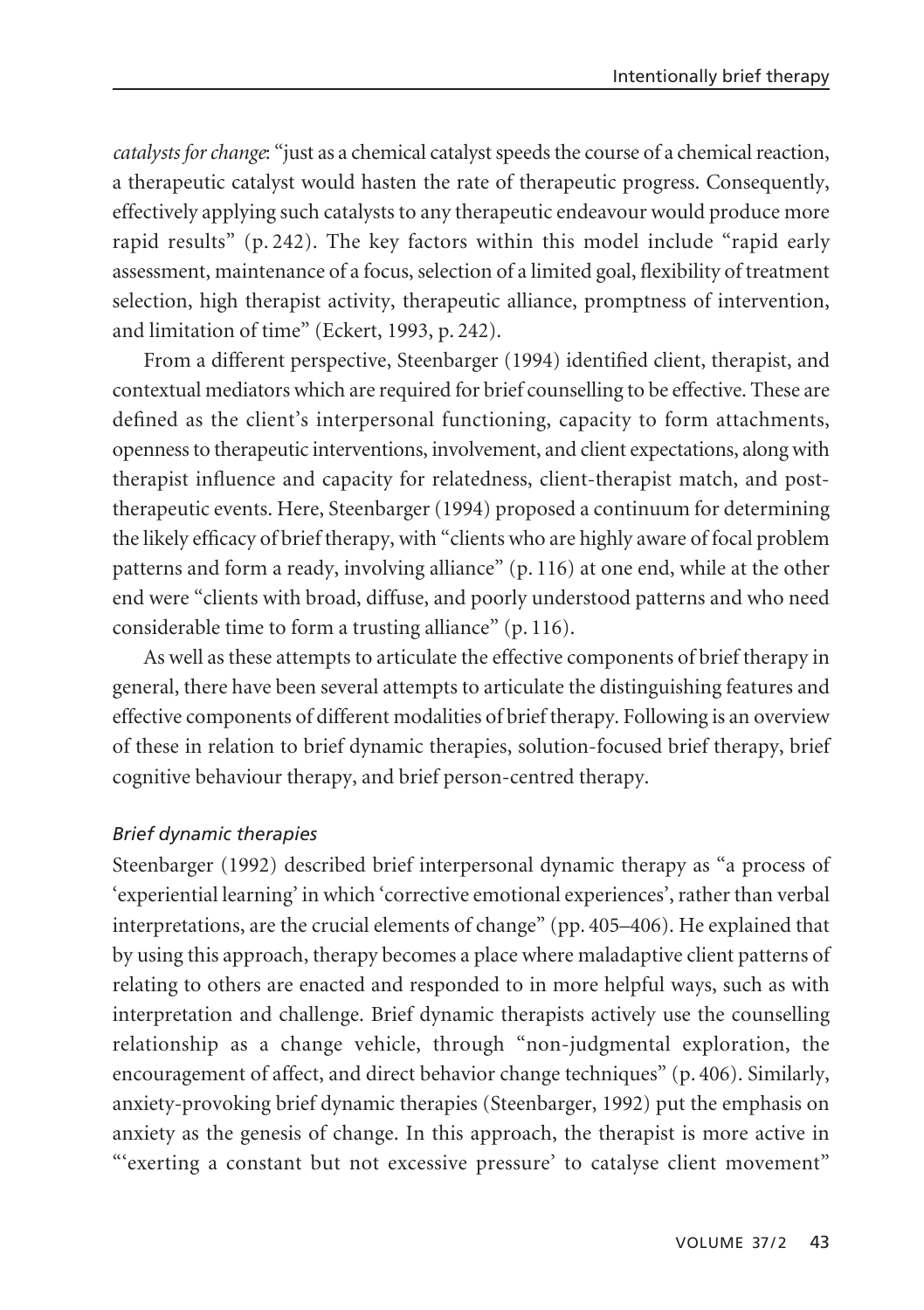(Alexander & French, as cited in Steenbarger, 1992, p. 406). These brief dynamic approaches allow for relationship patterns, and patterns of defence or resistance, to be enacted, identified, and challenged within sessions.

Leichsenring and Schauenburg (2014) reviewed 14 randomised controlled trials, looking at the effective components of short-term psychodynamic therapy for the treatment of depression. Their findings indicated that effective components of this approach include a strong focus on goals, a more active therapist stance than in classical psychotherapy, encouragement of clients to be active in the working through of emotions both in sessions and between sessions, and an emphasis on the client's maladaptive interpersonal patterns that are experienced in their current relationships outside of therapy. They suggested a structured yet fluid process of working through three phases: 1) *Supportive interventions*, including the building of the alliance, education and empowerment, and the setting of goals; 2) *Expressive interventions* such as identifying and working through the core conflict, allowing expression of painful emotion, and modifying object relations; and 3) *Terminating interventions* such as reviewing what has been done and the milestones achieved, discussing termination, pointing out the client's contribution and activities and incorporating and maintaining gains.

## *Solution-focused brief therapy*

In contrast to brief dynamic approaches, solution-focused brief therapy (SFBT) takes the emphasis away from problems and focuses on solutions. Quick and Gizzo (2007) investigated the "ingredients of change" as identified by clients in a brief solutionfocused therapy group and found that having a focus on positives and away from the problem was considered a key ingredient for change. Other factors identified in the study were behaviours or attitudes of the clients themselves rather than therapist interventions, such as small and specific behaviours, socialisation, communication, and hope. "Acceptance—of setbacks, feelings, personal styles, ambivalence, and discomfort—also appeared to be an important component" (Quick & Gizzo, 2007, p. 81).

Franklin, Zhang, Froerer, and Johnson (2017) demonstrated that SFBT's specific questioning techniques, such as miracle questions and scaling, are important interventions for facilitating change. They also noted that clients' "increasing positive expectancies, and positive emotion, such as hope and optimism, may be associated with positive outcomes within SFBT" (Franklin et al., 2017, p. 17). Co-construction of meaning which helps clients build solutions is an important part of therapy, where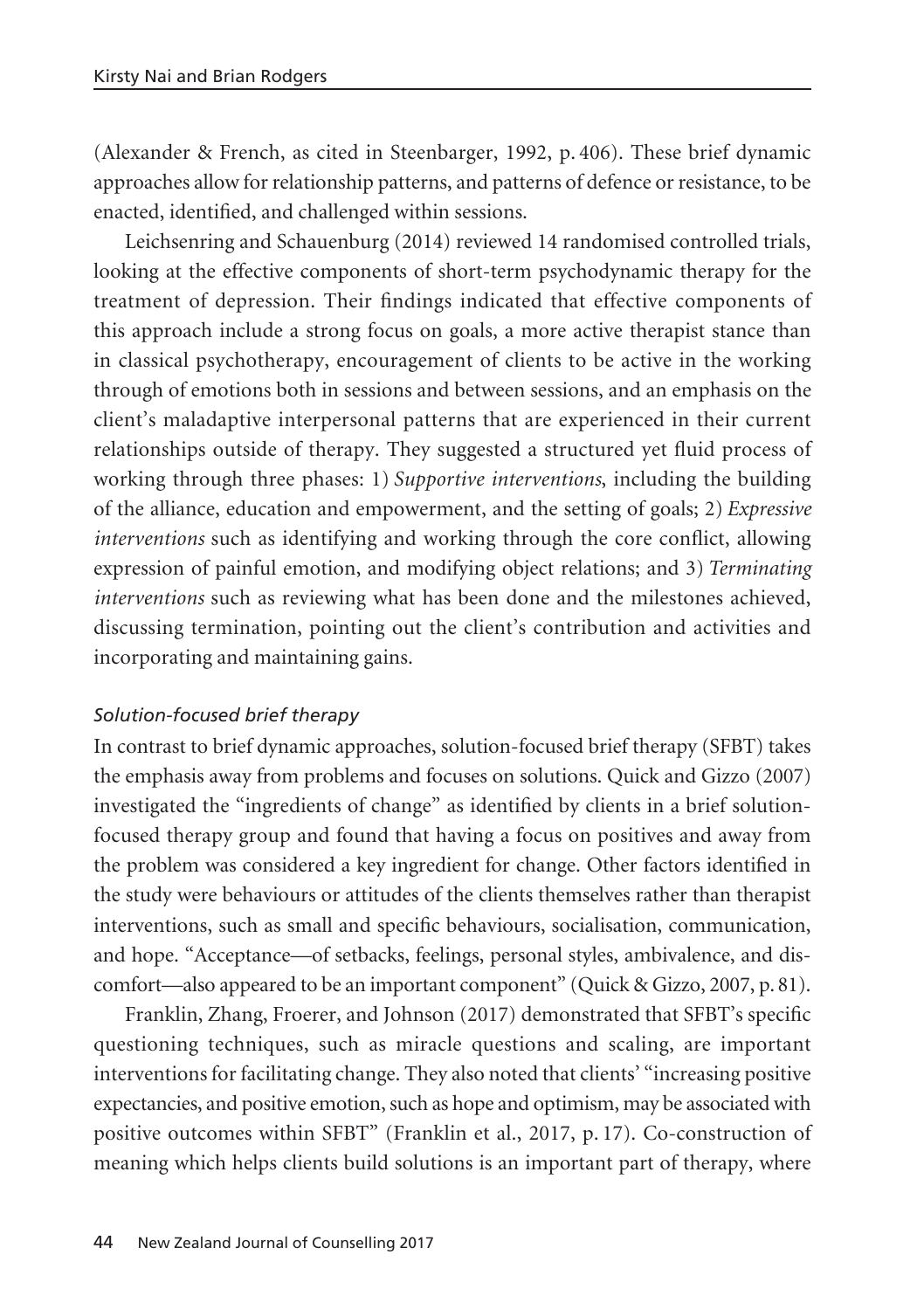"clients are specifically asked to co-construct a vision of a preferred future and draw on their past successes, strengths, and resources to make that vision a part of their everyday lives" (p. 17). Only a small portion of the themes which were identified in the studies reviewed by Franklin et al. (2017) showed that the therapeutic relationship and the therapists' style had a positive impact and, in fact, one of the studies found that the therapeutic alliance was not actually associated with a positive outcome. This was in "contrast with the therapeutic literature that shows the significance of the therapeutic relationship as a common factor for therapeutic change and to the clinical literature on SFBT" (Franklin et al., 2017, pp. 26–27). This led Franklin et al. (2017) to conclude that there was not enough research into the effects of the SFBT therapeutic relationship on outcome.

## *Brief cognitive behaviour therapy*

In brief cognitive behaviour therapy (CBT), the counsellor aims to identify "learned cognitive and behavioural patterns" (Steenbarger, 1992, p. 407) which are the primary sources of distress. When focusing on cognitive restructuring, the counsellor helps the client to assemble evidence which undermines negative worldviews or schemas. This involves helping clients to recognise automatic thoughts, and employ systematic hypothesis testing. Steenbarger (1992) described this as clients becoming their own "personal scientists" who are able to "empirically test" their own assumptions (p. 407). A study by Wolf and Goldfried (2014) into the effective elements of brief CBT for panic disorder found that therapists identified psychoeducation, cognitive restructuring, relabelling of sensations associated with panic, and the identification of emotional reactions to life situations as effective interventions, as well as the "simulation of panic sensations within the session" (p. 43), breathing retraining, and relaxation training. They also pointed out that patient expectations and motivation, and their social system, influence the effectiveness of treatment, as does the quality of the therapeutic alliance.

Barnes et al. (2013) found that clients viewed some elements of brief CBT negatively, such as homework between sessions, the painful revisiting of experiences or emotions, learning about aspects of self, having to think about negative issues in their life, rigidity in the therapy approach, and feeling "steered" by the therapist. There was also the finding that clients were dissatisfied with therapy if the main issue behind their seeking therapy was not adequately explored by the therapist. They claimed that "these difficult issues can be dealt with through the collaborative nature of the therapist/-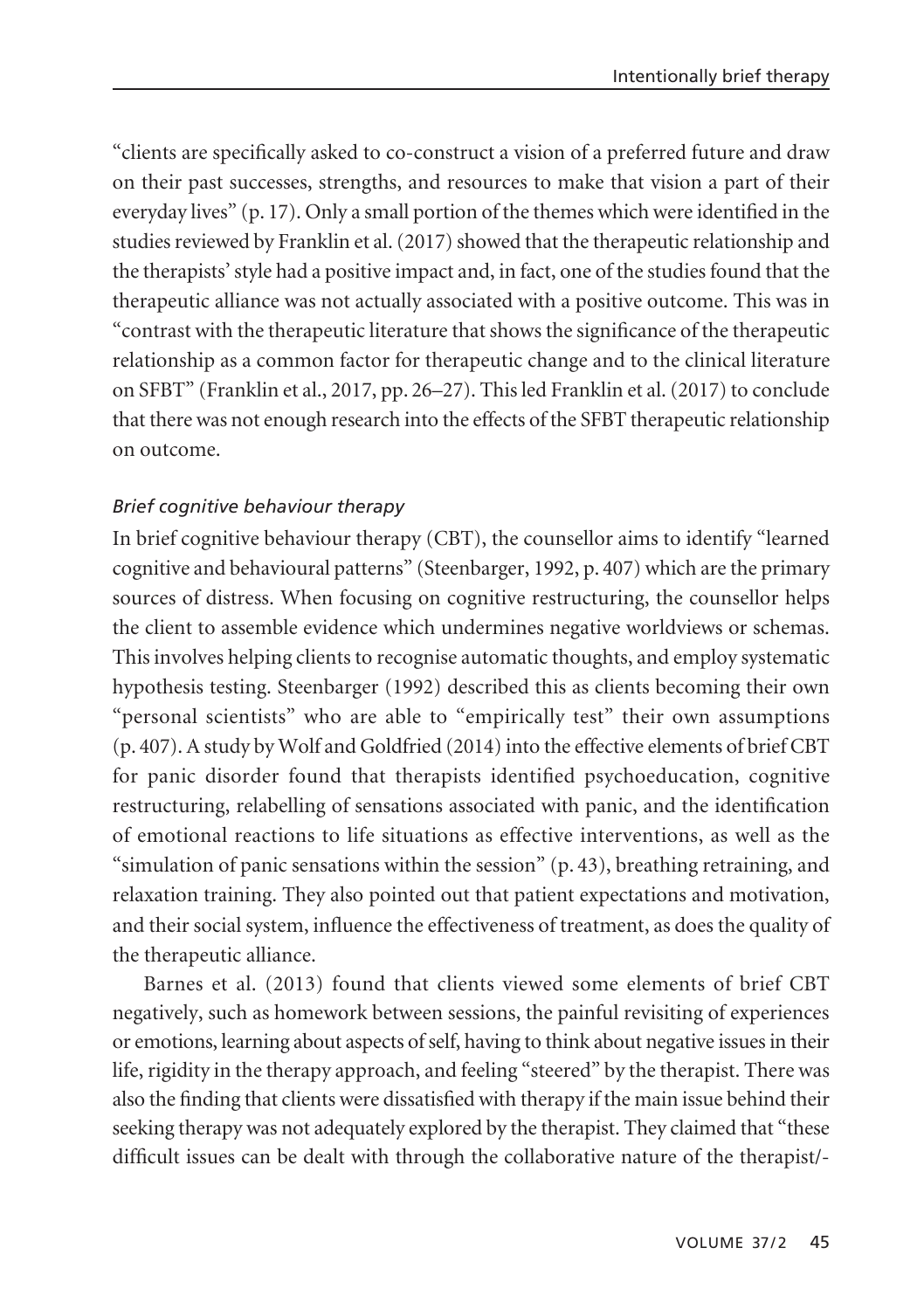patient relationship" (p. 357). Despite these negative reactions to brief CBT, Barnes et al. (2013) found that those who attended more than one session "spoke about having learned to challenge their own negative thoughts and about CBT having given them the 'tools' to cope with or manage their condition" (p. 356).

## *Brief person-centred counselling*

Timulak and Lietaer (2001) listed the "positively experienced moments" in brief person-centred counselling as being focused on two themes: 1) moments where the therapeutic alliance was strengthened, and 2) moments of empowerment of the client. The strengthening of the therapeutic alliance occurred through the counsellor's metacommunication and disclosure, interpersonal skills, congruence, transparency, and client-centeredness. Timulak and Lietaer (2001) explained that explicit communication about therapeutic intentions, the counselling process, and clarification of goals was considered important in establishing an alliance. "Our study shows that a negotiation of the therapeutic process and its goals has the potential of empowering the alliance" (p. 70). The client's interest in the counsellor's perspective, the client's sense of having an influence on the counselling process, and the client's felt sense of safety, peace, relaxation, trust, and freedom also contributed to the strengthening of the alliance. The empowerment of the client was demonstrated through an exploration of personal meaning, the counsellor's reflecting on and listening to their own inner experience, the clarification of the client's experiencing, and focusing on the client's felt sense and meaning. This was also apparent in the "aha" moments, and the client's growing sense of satisfaction in and enjoyment of the counselling process.

#### **Emergent themes regarding effective components of brief therapy**

This review of the literature is by no means exhaustive, and cannot be considered as representative of all approaches to brief therapy, or of all studies into the identified approaches. However, it has revealed several interesting findings that point to the need for further investigation and consideration. In line with Braun and Clarke's (2006) approach to thematic analysis, the following themes have been constructed both inductively (bottom up from the data) as well as theoretically (top down from preexisting knowledge). Additionally, rather than attempt to ascribe specific themes to specific modalities, the intention has been to bring to awareness "possible" factors that span approaches and may be significant in an integrative approach to offering intentionally brief therapy. Within the following descriptions of each primary theme, subthemes from the literature are identified in italics.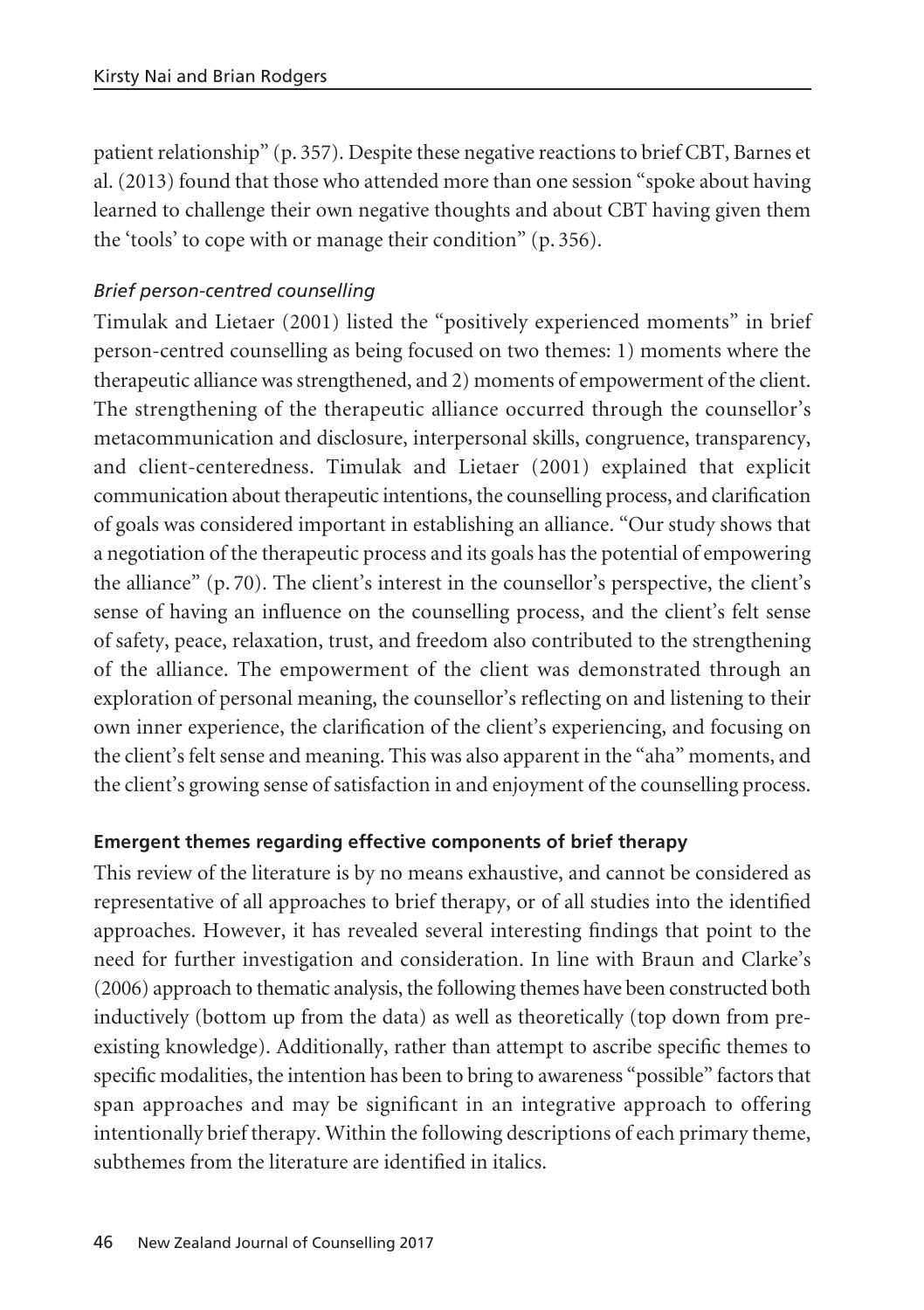## *Collaborative relationship*

Interestingly, within the reviewed literature, some difference of opinion was apparent as to the significance of the therapeutic relationship in brief therapy. Studies on solution-focused brief therapy concluded that there was not enough reported evidence describing the effects of the therapeutic relationship on outcome (Franklin et al., 2017). In contrast, research on other approaches found that the therapeutic relationship did have a positive impact (Barnes et al., 2013; Franklin et al., 2017; Steenbarger, 1994; Wolf & Goldfried, 2014). Themes throughout this literature suggest that clients value a sense of *safety and trust* in their counsellor (Steenbarger, 1994; Timulak & Lietaer, 2001). A therapeutic alliance allows for *collaboration*, the ability to *openly talk about difficult feelings and experiences*, to *hear challenges and interpretations* and to effectively work through them. The use of psychodynamics as a change tool was shown as being useful for recognising *transference/countertransference*, reflecting on it and using it to facilitate understanding (Hofmann, Sperth, & Holm-Hadulla, 2015; Steenbarger, 1994). The SFBT research did find that *co-construction of meaning* was an effective component of therapy (Franklin et al., 2017), and it could be argued that this is only possible within a positive, collaborative, therapeutic relationship. Taken as a whole, the above indicates that a sound therapeutic relationship is a necessary component for therapeutic change in brief therapy. However, there appears to be more emphasis on the collaborative and co-constructive nature of the relationship rather than change happening *through* the relationship.

## *Ready and willing clients*

The reviewed literature suggests that a number of client characteristics support the effectiveness of brief counselling. These include a *good level of interpersonal functioning* (Steenbarger, 1994) which allows for faster building of a therapeutic alliance, as well as *existing client strengths and resources* (Bloom, 1992; Franklin et al., 2017) including their social system which helps support the client during their counselling journey. The current review also identified the value of an *active engagement in the counselling process*(Barnes et al., 2013; Leichsenring & Schauenburg, 2014; Steenbarger, 1992) such as practising certain behaviours as intentional steps towards solutions both in therapy and outside of therapy, willingness to be challenged, acceptance of setbacks, and the willingness to experience and work through difficult feelings, discomfort, and contradictions (Quick & Gizzo, 2007). Additionally, clients who have *hope and positive expectations* before counselling has even begun are seen to make the best use of brief therapy (Franklin et al., 2017; Steenbarger, 1994; Taylor et al., 2017). This suggests that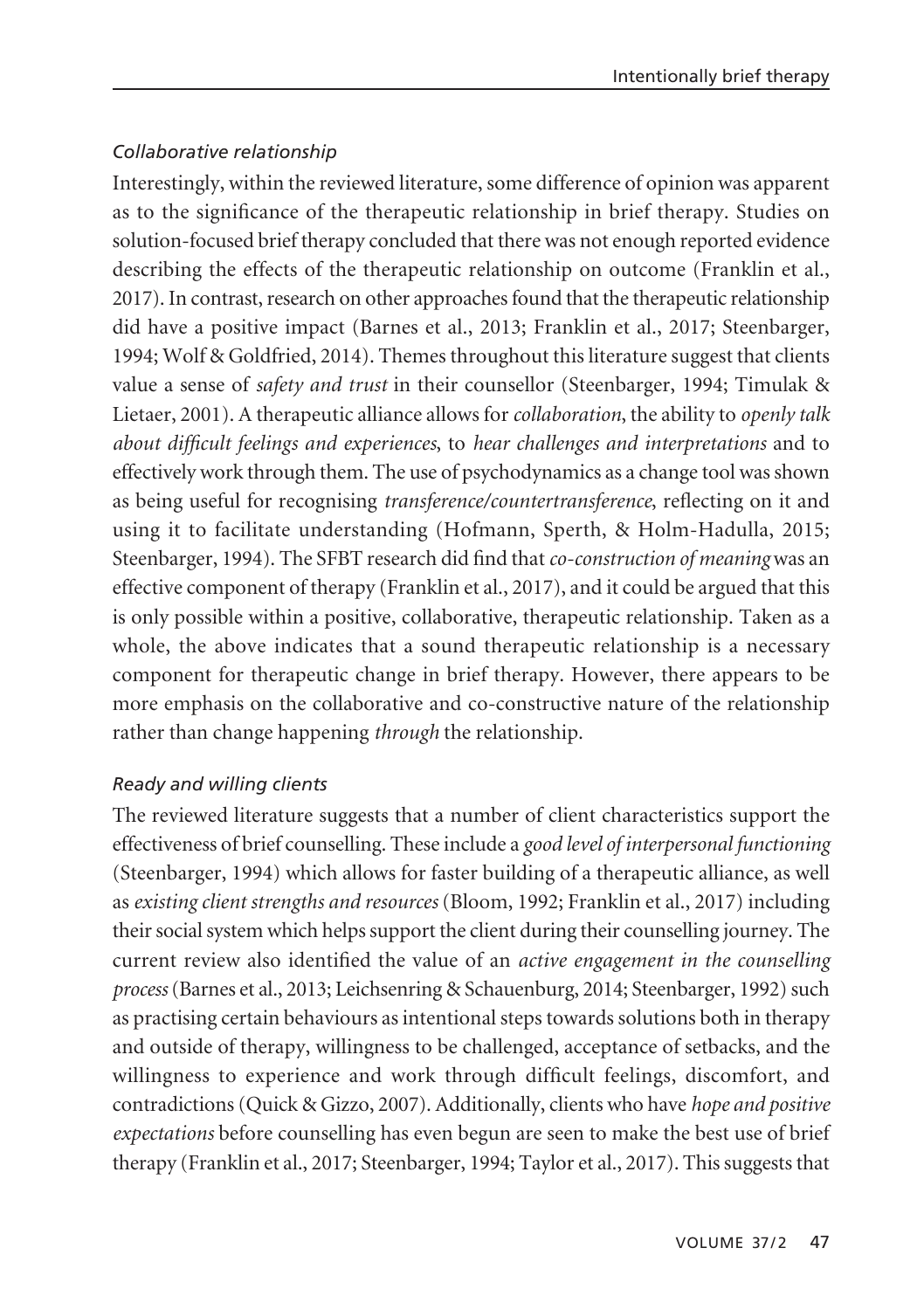clients who are generally higher functioning and primed to engage with a therapeutic process will benefit the most from brief counselling. The above also indicates that if a client has a poor level of interpersonal functioning, significantly lacks existing strengths and resources, or does not quickly engage in the therapeutic process, or has little hope or positive expectations of therapy, then brief counselling may be inappropriate.

## *Active therapist*

The literature covered in this review has indicated that an active therapist is just as important as an active client for effective brief therapy (Bloom, 1992; Leichsenring & Schauenburg, 2014; Steenbarger, 1992). Themes such as *rapid early assessment* (Eckert, 1993) and *goal setting* (Eckert, 1993; Leichsenring & Schauenburg, 2014; Timulak & Lietaer, 2001) indicate the importance of immediate engagement with why a client is attending therapy, while *maintenance of a focus* (Eckert, 1993; Quick & Gizzo, 2007) suggests an active "shaping" of sessions. Similarly, *education and empowerment* (Leichsenring & Schauenburg, 2014; Timulak & Lietaer, 2001; Wolf & Goldfried, 2014), *questioning techniques* (Franklin et al., 2017; Wolf & Goldfried, 2014), and *emotion techniques* (Leichsenring & Schauenburg, 2014; Timulak & Lietaer, 2001; Wolf & Goldfried, 2014) indicate the value of therapists having a varied 'toolkit' of interventions, while *counsellor's use of self* (Timulak & Lietaer, 2001) reminds us of the value of therapists actively using themselves as the therapeutic tool. Taken together, these themes suggest a higher level of activity in counsellors compared to longer term therapies, and traditionally less directive modalities such as person-centred and dynamic approaches.

However, it needs to be noted that the current review highlights several cautions with a more active stance, such as the difficulty for clients of encountering *painful emotions, negative thinking*, *feeling* "*steered*", as well as *issues not adequately explored* (Barnes et al., 2013). While these potential difficulties were raised as concerns in relation to brief CBT in particular, they serve to warn us that the activeness of the therapist should not be limited to just implementing techniques and interventions. Rather, attention also needs to be given to being actively *transparent* and the use of *metacommunication* about the intent and purpose of the counsellor (Timulak & Lietaer, 2001), along with actively attending to any distress or discontent expressed by a client.

#### *Constant but not excessive pressure*

A tentative overarching conceptualisation can be seen to emerge from a combination of the previous three primary themes: *collaborative relationship*, *ready and willing*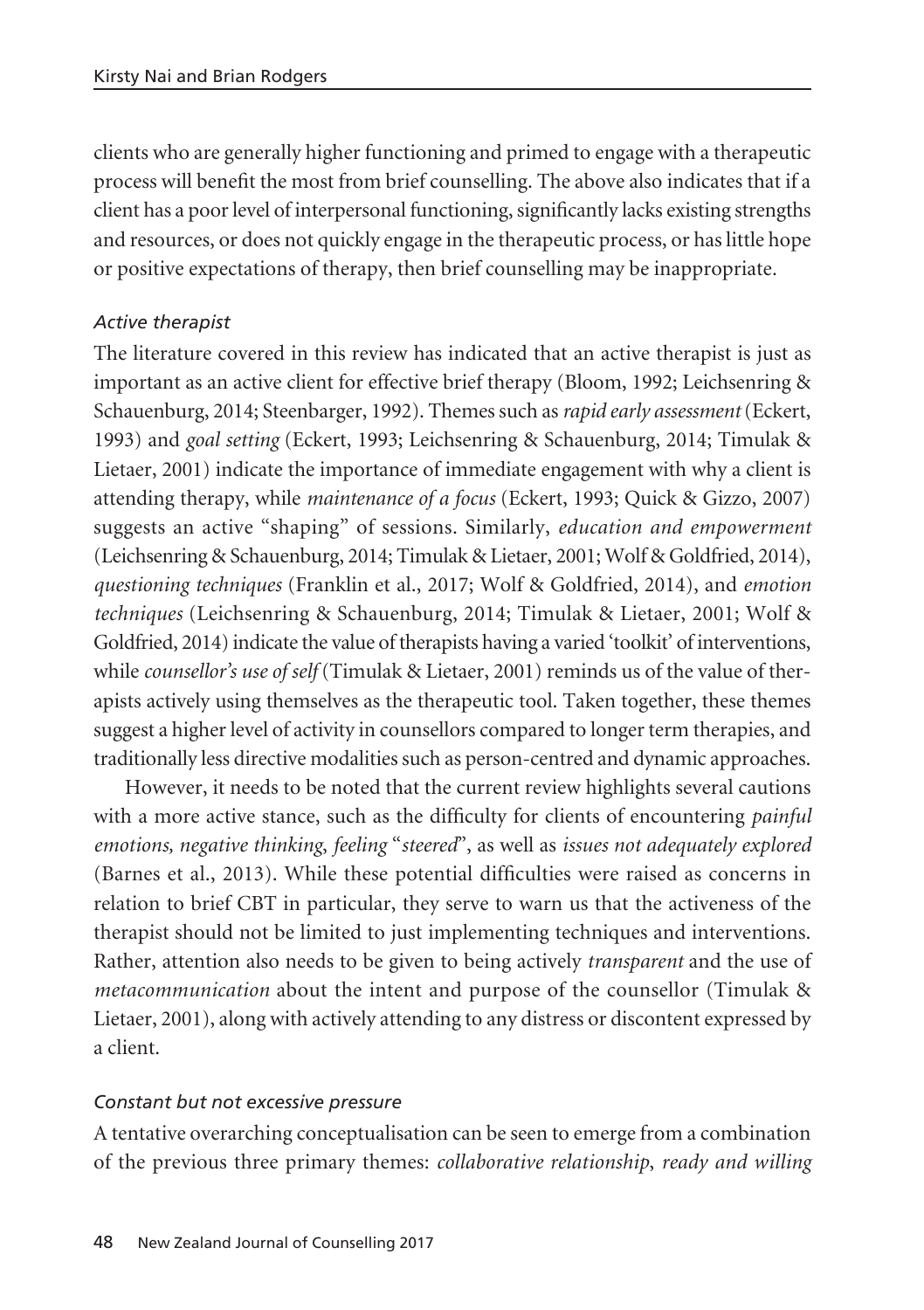*clients*, and *active therapist*. Here we have drawn on what Steenbarger (1992) has referred to as a *constant but not excessive pressure*. We conceptualise this as arising from the interaction of a *ready and willing* client with an *active therapist* working within a defined and delimited time boundary. Here, a dynamic of a constant pressure can be seen to be constructed which needs to be held by a *collaborative, transparent and sensitive therapeutic relationship* in order for this not to become excessive. This conceptualisation somewhat parallels Eckert's (1993) idea of a catalyst, where a therapeutic "substance" is introduced to speed up the process of therapy. A closer analogy is perhaps that of a pressure cooker, which likewise can be seen to speed up a process. This later analogy captures somewhat better the necessity to maintain a balance, and to not "overheat" the process.

The above findings can be seen to have a number of implications for funders, service providers, practitioners, and educators, and for future research. In the spirit of this exploratory review, the following implications are not a definitive list, but rather are intended to provoke and facilitate further discussion and consideration.

#### **Implications for funders and service providers**

The lack of clarity around the exact definition of what constitutes brief therapy can create significant confusion in terms of policy and service provision. For example, in their framing of a stepped care model, Te Pou o te Whakaaro Nui (2012) suggest six to eight sessions of low-intensity approaches such as "brief talking therapy," while 16 to 20 sessions should be allocated for the more severe cases of mental distress. Clearly there is the implication here that 16 to 20 sessions are not "brief," yet this falls into the definition used by a number of studies in this review, such as that undertaken by the UK National Health Service (Churchill et al., 20021). The significance here is that large systematic reviews such as these often become sources of evidence for guidance protocols for service providers (see, for example, the UK's 2004 National Institute for Clinical Excellence guidelines for depression; NICE, 2004). However, when it comes to implementing this guidance, there can often be a mismatch between the researched "brief" intervention (e.g. up to 20 sessions) versus the funding available to service providers for implementing the "brief" intervention (e.g. limited to between six and eight sessions).

This is further complicated by the way various funders finance practitioners to provide "brief" interventions. For example, in an Aotearoa New Zealand context, some Primary Health Organisations (PHOs) provide funding on a contracted "package-of-care" basis to external service providers and leave them to distribute this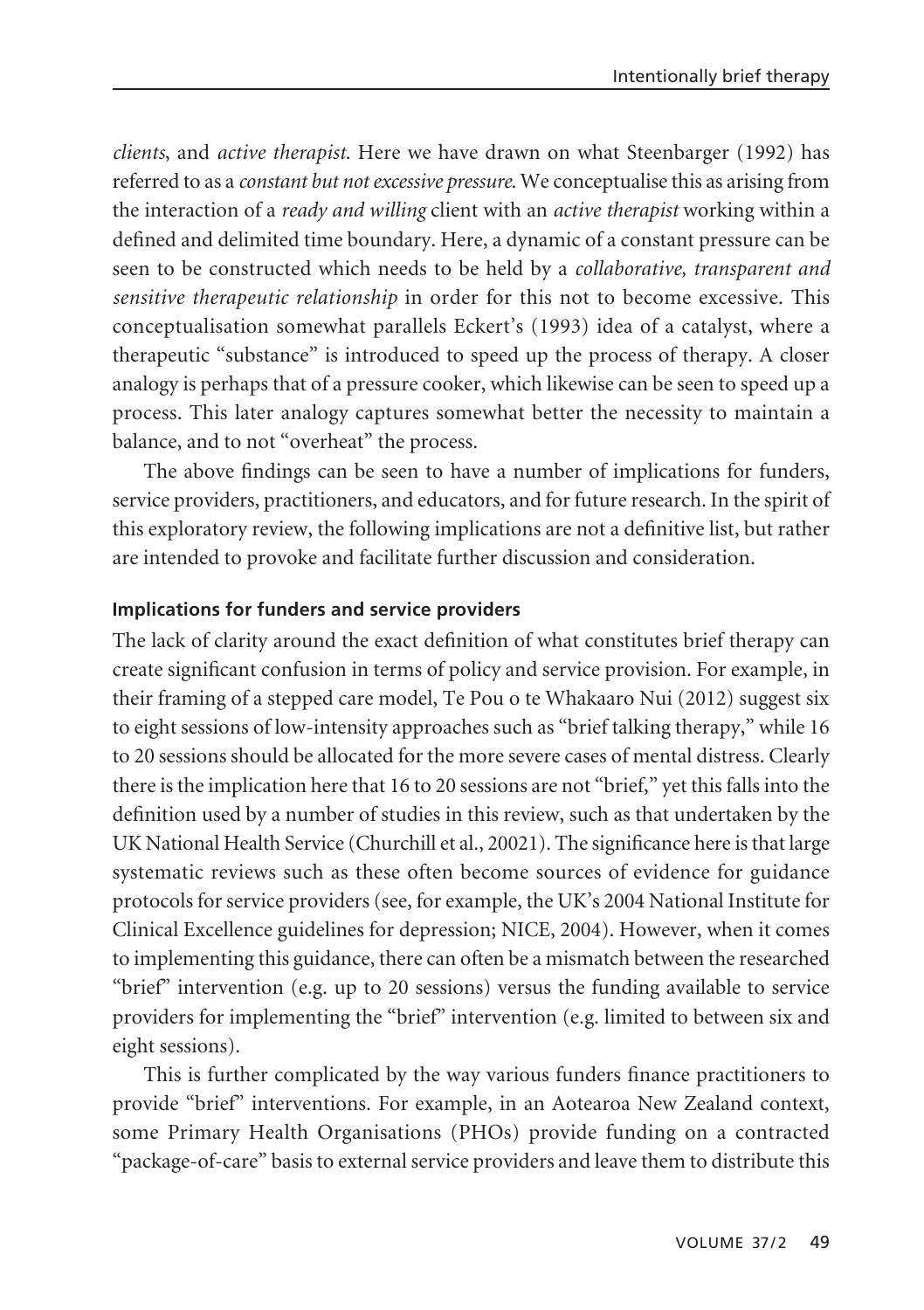funding as it suits, while other PHOs have stricter guidance on service delivery, and yet others deliver interventions "in house" by employed practitioners (Dowell et al., 2009). In the experience of the first author, this leads to some clients receiving a very delineated "brief" intervention over six consecutive weeks, while other clients may receive their "brief" treatment over a number of months. This resembles something of a "postal code lottery" as to which PHO clients are referred through, and results in significant variance in the implementation of "brief" interventions, even within the same agency and by the same practitioner. The issue here is that current approaches to conceptualising, reporting, and evidencing brief therapy practices seldom take into account these systemic issues around variance in implementation.

Similarly, current approaches to conceptualising, implementing, and evidencing practice typically do not differentiate between different episodes or stages of therapy. Here there would seem to be opportunities to differentiate more systematically between clients attending for initial exposure/contemplation, versus engagement/action, versus booster/maintenance sessions. It would be possible to intentionally allocate differentiated resources, depending on the stage of engagement. This could include different durations of intervention, different modalities and formats (e.g., CBT versus dynamic therapy, group versus individual), different assessments of successful resolution, and potentially even different counsellors who have a varying aptitude or specialisation in working with different stages. More broadly, the literature suggests that we can be more discerning about whether to even try a brief therapy approach. If clients are not "ready and willing," this review suggests that allocating clients to brief therapy may be inappropriate.

## **Implications for practitioners**

Both Steenbarger (1992) and Manthei (2007) have found that despite findings of the equivalence of outcome, counsellors tend to be resistant towards working in a brief way. Steenbarger (1992) found that "therapists frequently resist the use of brief treatments even when these have been demonstrated to be effective, and underestimate the effects of those brief interventions they do undertake" (p. 404). Manthei (2007) has echoed Steenbarger, stating that "many clients expect and prefer briefer counselling than do their counsellors" (p. 277). There are significant issues here for practitioners in terms of privileging longer term work, not least the ethical question of either knowingly or unknowingly encouraging clients to stay in therapy longer than they need to be. This is confounded by the tendency of the profession to utilise indicators of outcome that focus on the absence of symptoms, improved life functioning, etc., rather than the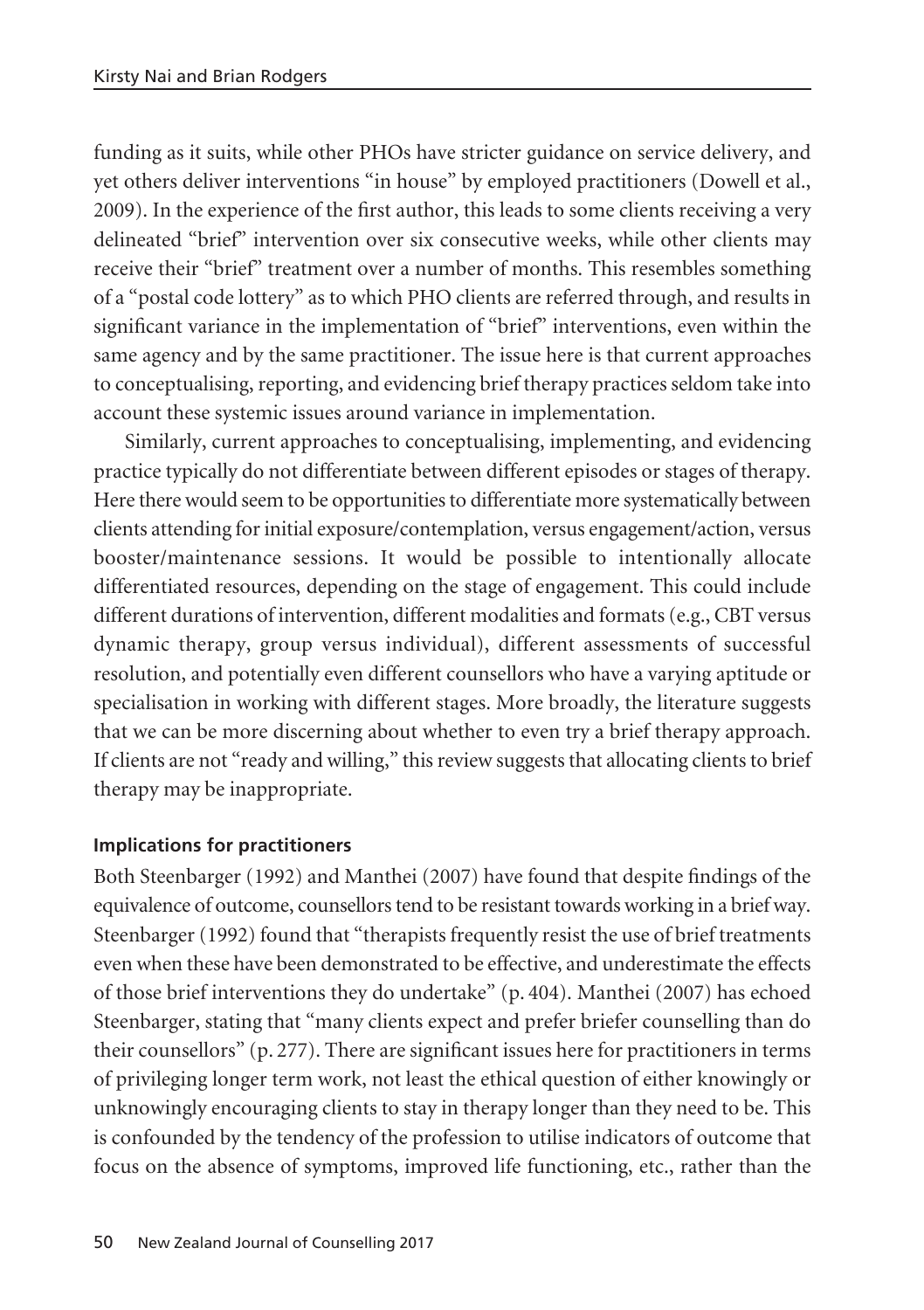successful resolution of an episode or stage of therapy. Conversely, the finding regarding the importance of a ready and willing client to the success of brief therapy introduces the potential to dismiss any poor outcome cases as being due to a client being "unsuitable." Practitioners are hence encouraged to reflect carefully on their own biases, implicit agenda, and justifications when working within a brief therapy framework.

Possibly the most significant finding of this review for practitioners who aspire to offer "intentionally brief" therapy is that of the active therapist. This finding calls for therapists to generally be "more active" in their practice. A complexity here, however, is determining what "more active" entails. The current review gives some indicators of this, such as the need to be active not just in terms of interventions, but also in terms of the process of therapy. Being actively transparent, actively attending to distress or alliance ruptures, and the liberal use of metacommunication can all be seen as key components of offering intentionally brief therapy. In parallel with this activity, it can be seen that a collaborative, trusting, and sensitive therapeutic relationship is essential to maintain the "constant but not excessive pressure." This balance perhaps reflects a defining trademark of a practitioner who offers intentionally brief therapy—the capacity and willingness to actively engage while simultaneously supporting and attending.

A further complexity with this more active stance for practitioners is the potential pressure of the expectation to perform, from self, the agency, and also the client. Especially when working from an integrative framework, this active stance could easily lead to the expectation that the counsellor has lots of interventions or tools to draw on, in order to achieve results in a limited time. Likewise, the pressure to form a sound therapeutic relationship immediately could potentially lead to an artificially forced alliance, especially if limited funding implied that any change of therapist would also mean a reduction in available sessions. This pressure to "get it right" from the first session could readily introduce an unhelpful and potentially unhealthy dynamic for both client and practitioner. Similarly, the pressure to perform session after session, client after client, week after week could well take its toll on a counsellor's wellbeing. Here it would seem wise to have a mix of caseloads involving both brief and longer term work, as well intentionally attending to counsellor self-care.

## **Implications for researchers**

The lack of a definition of brief therapy calls for greater transparency by researchers when reporting studies in published articles. In addition to the number of sessions,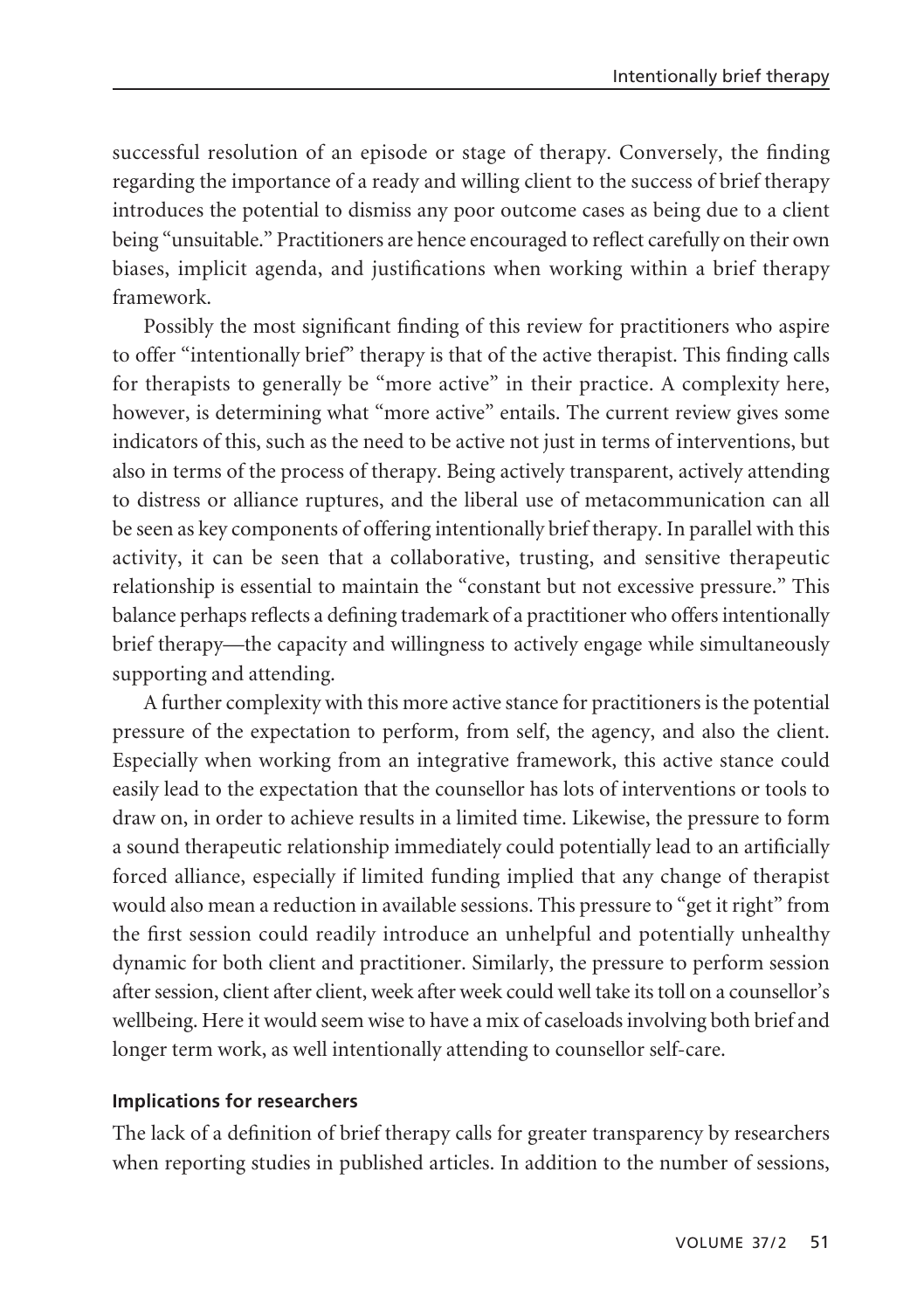indicators of frequency and duration of sessions would also be desirable, as well as the overall elapsed time since therapy. Further, indicators of planned versus unplanned endings would be helpful, especially with regard to outcome studies. Specifically, we would encourage the analysis and reporting of results which differentiate outcomes attributed to planned endings versus unplanned endings, such that a clearer understanding of the efficacy of offering "intentionally brief"' therapy can be established. Similarly, the acknowledgement that outcomes across different stages or episodes of therapy are not homogeneous indicates the need for more differentiated outcome measures. Here, there is potential to utilise individualised outcome measures such as the Personal Questionnaire (Elliott et al., 2015) which allow clients to articulate in their own words what they are wanting to work on in therapy.

More generally, additional research into discerning different stages, episodes, or phases of therapy would potentially assist in constructing a more nuanced view of the process of brief therapy, and assist with a more coherent conceptualisation of "intentional" brief work. This would also allow for further research into the significant relational, therapist, and client factors at different stages/episodes/phases of therapy. Unfortunately, the dominant paradigm of evidence-based practice tends to focus on a differentiation in terms of what interventions demonstrate a cure for which particular presenting issues. This presents a rather blunt tool in terms of clients' idiosyncratic and differentiated engagement with therapy services over time. Here it is important that research begins to be much more interested in the longitudinal process and outcome of clients' therapeutic journeys rather than focusing on one-off interventions.

## **Implications for educators**

Returning to the beginning of this article, Manthei (2012) has challenged us to consider that training in brief therapy should be central to all counsellor education programmes. Reflecting on our own training experiences as both trainee and trainer, we can see that there is indeed a challenge here. The complexity of framing brief therapy in terms of our overarching theme of *constant but not excessive pressure* implies an advanced use of therapeutic skills. Is this too advanced for an initial counsellor training? Is this imposing too much pressure on trainee counsellors to perform consistently? There would seem to be potential for significant confounding between appropriate heightened activity and the need to "get it right" or to "fix" a client. On the flip side, if brief therapy is as effective as longer term therapy, it would seem to be ethically questionable to train future practitioners in anything other than brief therapy. Here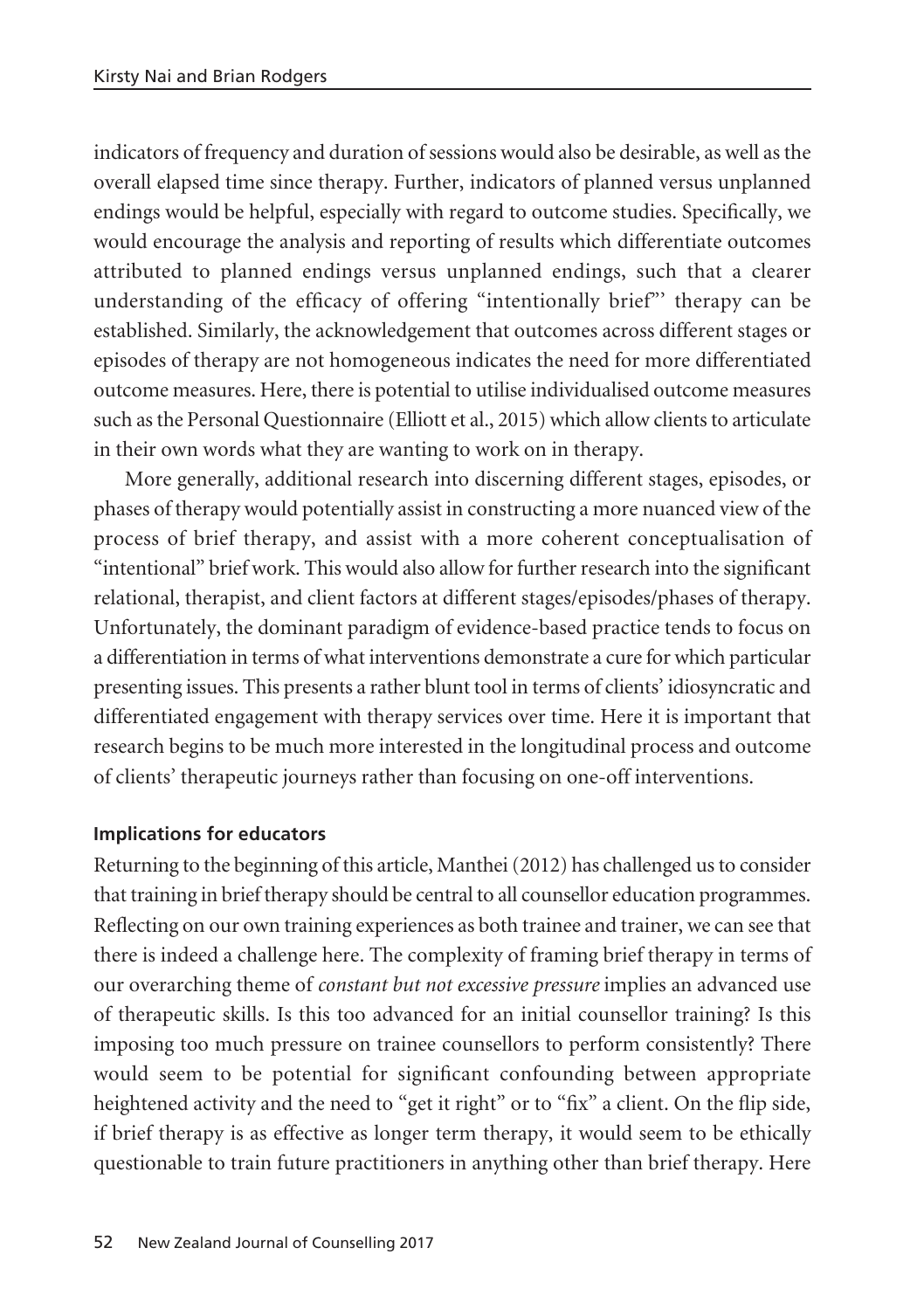we agree with Manthei (2017) that "counsellor educators should ensure that the curriculum includes the teaching of the values, attitudes, procedures, and techniques of 'working briefly' with clients" (p. 34).

We would also urge further research and inquiry into what facilitates students to cultivate a positive attitude towards offering "intentionally brief" therapy. One possible avenue here is to frame therapy in terms of more differentiated "chunks" of work such as the Norcross et al. (2011) stages of change model. From this perspective, longer term work can be conceptualised as a contiguous sequence of these more differentiated chunks, while brief therapy can be seen as intentionally attending to a specific chunk of work. Different modalities or approaches to therapy might well conceptualise chunks of work in different ways, such as Rogers' (1958) seven-stage model, or Leiper and Maltby's (2004) dynamic spiral of change. The key here is that trainees are facilitated to conceptualise their work intentionally in more differentiated stages rather than "counselling to the point of cure" as Manthei (2016) intimates.

#### **Conclusion**

This review raises some important questions about how intentionally brief therapy is defined in the literature. At present, there would seem to be a lack of clear definition separating the different types of "short term" therapy, which inherently confounds any attempts to identify the efficacy of brief therapy. Further, different modalities articulate different views of "what works" about brief therapy. The findings of this review offer an integrative conceptualisation of effective brief therapy in the form of a "pressure cooker" where *constant but not excessive pressure* is exerted through the interaction between an *active therapist* and a *ready-and-willing client* supported by a *collaborative, transparent and sensitive therapeutic relationship*.

In the field of brief therapy, a key focus in the future is addressing the need for greater differentiation among the stages/episodes/phases of client change. This would enable more nuanced investigation into how clients can make best use of therapy of limited duration, rather than an undifferentiated attempt to "cure" all who attend counselling, whether or not they are ready for it. This is also seen as an important development for the training of future therapists, such that they are better positioned to meet the unique and particular needs of clients at different stages in their therapeutic journey.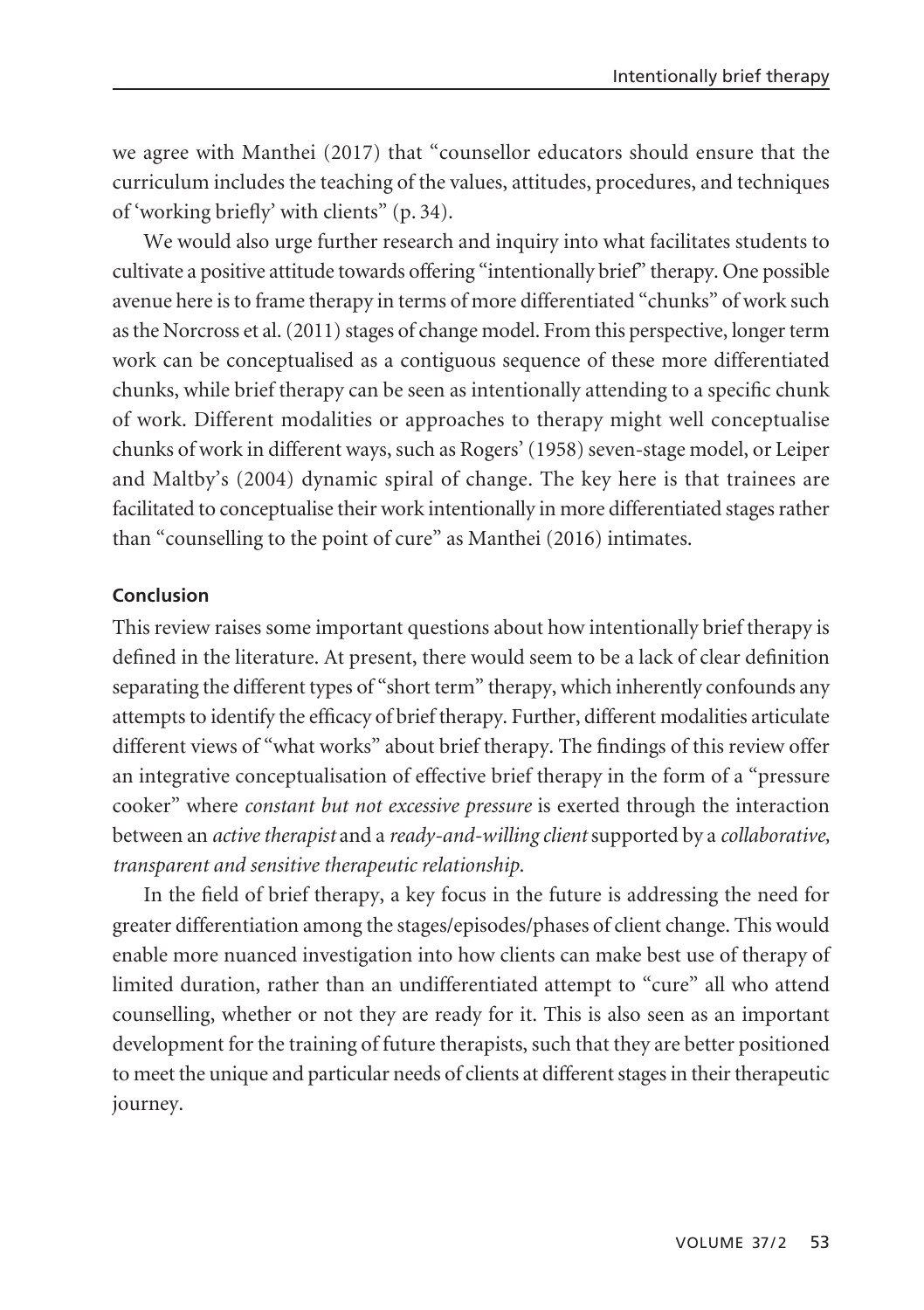#### References

- Barnes, M., Sherlock, S., Thomas, L., Kessler, D., Kuyken, W., Owen-Smith, A., … Turner, K. (2013). No pain, no gain: Depressed clients' experiences of cognitive behavioural therapy. *British Journal of Clinical Psychology, 52*, 347–364.
- Bloom, B. L. (1992). Planned short-term psychotherapy: Current status and future challenges. *Applied & Preventive Psychology, 1*, 157–164.
- Braun, V. & Clarke, V. (2006). Using thematic analysis in psychology. *Qualitative Research in Psychology, 3*(2), 77–101. doi: 10.1191/1478088706qp063oa
- Churchill, R., Hunot, V., Corney, R., Knapp, M., McGuire, H., Tylee, A., & Wessely, S. (2001). A systematic review of controlled trials of the effectiveness and cost-effectiveness of brief psychological treatments for depression. *Health Technology Assessment*, *5*(35), 1–175.
- Dowell, A. C., Garrett, S., Collings, S., McBain, L., McKinlay, E., & Stanley, J. (2009). *Evaluation of the primary mental health initiatives: Summary report 2008*. Wellington, New Zealand: University of Otago and Ministry of Health.
- Eckert, P. A. (1993). Acceleration of change: Catalysts in brief therapy. *Clinical Psychology Review, 13*, 241–253.
- Elliott, R., Wagner, J., Sales, C., Rodgers, B., Alves, P., & Café, M. J. (2015). Psychometrics of the Personal Questionnaire: A client-generated outcome measure. *Psychological Assessment, 28*(3), 263–278. doi: 10.1037/pas0000174
- Franklin, C., Zhang, A., Froerer, A., & Johnson, S. (2017). Solution focused brief therapy: A systemic review and meta-summary of process research. *Journal of Marital and Family Therapy, 43*(1), 16–30. doi: 10.1111/jmft.12193
- Gelso, C. J. (1992). Realities and emerging myths about brief therapy. *The Counseling Psychologist, 20*(3), 464–471.
- Gingerich, W. J., & Peterson, L. T. (2012). Effectiveness of solution-focused brief therapy: A systematic qualitative review of controlled outcome studies. *Research on Social Work Practice, 23*(3), 266–283.
- Hofmann, F. H., Sperth, M., & Holm-Hadulla, R. M. (2015). Methods and effects of integrative counseling and short-term psychotherapy for students. *Mental Health & Prevention, 3*, 57–65.
- Leichsenring, F., Rabung, S., & Leibing, E. (2004). The efficacy of short-term psychodynamic psychotherapy in specific psychiatric disorders: A meta-analysis. *Archives of General Psychiatry, 61*, 1208–1216.
- Leichsenring, F., & Schauenburg, H. (2014). Empirically supported methods of short-term psychodynamic therapy in depression: Towards an evidence-based unified protocol. *Journal of Affective Disorders, 169*, 128–143.
- Leiper, R., & Maltby, M. (2004). *The psychodynamic approach to therapeutic change*. London, England: Sage.
- Manthei, R. J. (2007). Client-counsellor agreement on what happens in counselling. *British Journal of Guidance & Counselling, 35*(3), 261–281. doi: 10.1080/03069880701419431